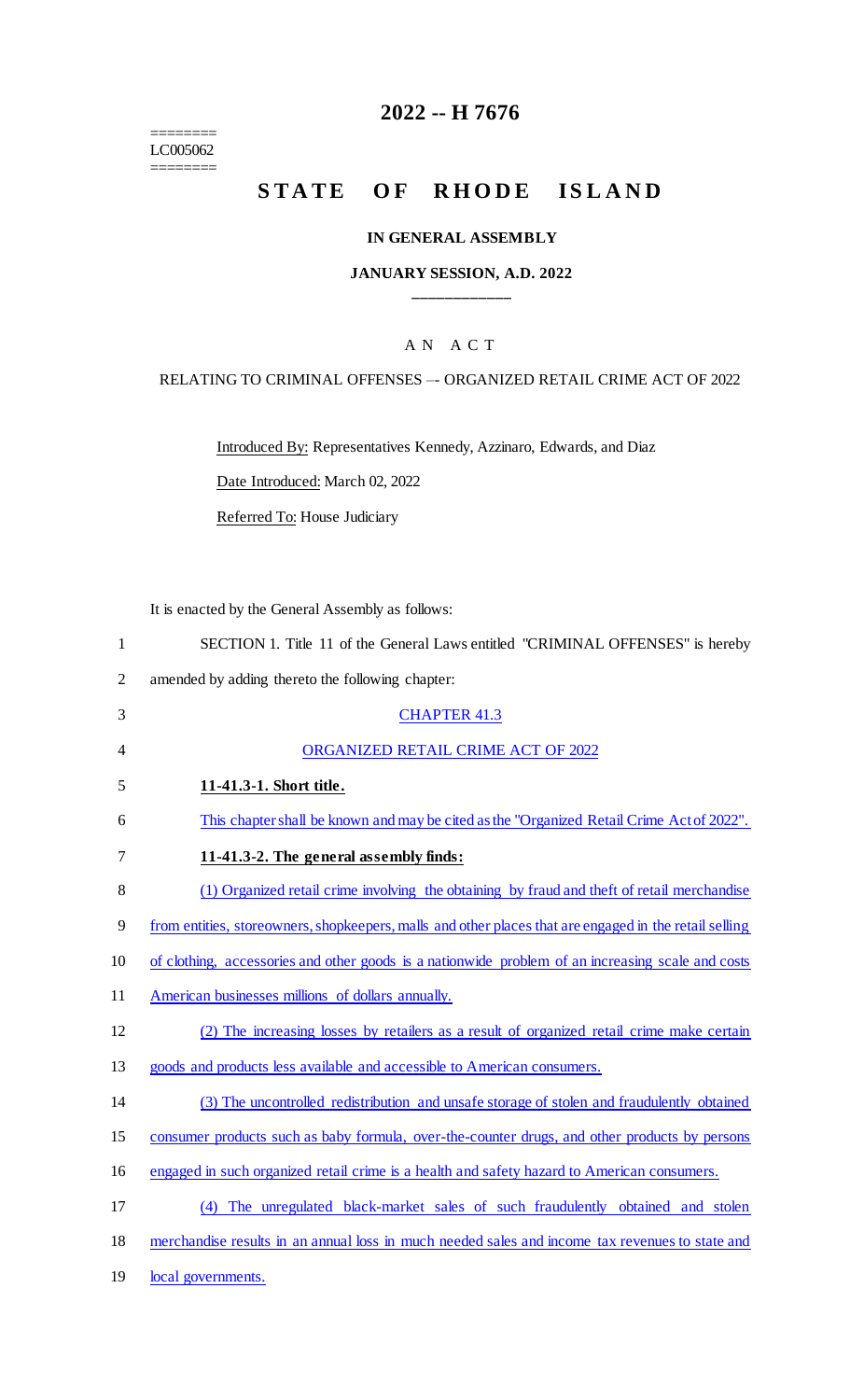(5) The illegal income from the expanding theft and resale of stolen retail goods is reasonably believed to benefit persons and organizations engaged in other forms of criminal activity such as drug trafficking, gang activity, and terrorism. (6) Organized retail crime rings often obtain retail merchandise through the use of checks for which there are insufficient funds or that are forged or stolen, frequently returning the merchandise to fraudulently obtain refunds. Such practices create major problems for the retail industry and the national banking system. (7) Organized retail crime rings are increasingly entering retail establishments in large numbers of people, utilizing smash and grab techniques of stealing, utilizing force and threats to deter retail stores and their employees from stopping the activity, using counterfeit, forged, misappropriated, and improperly transferred Universal Product Code labels and other devices employed to identify articles for sale as a method for achieving their ends. (8) The dramatic growth of organized retail crime and the unfettered resale of such stolen and fraudulently obtained goods in national and international Internet-based marketplaces has resulted in effective evasion by such resellers of state and local regulations on secondhand goods and article resellers which had traditionally been used to control the possession, resale, and transfer of stolen goods. (9) The unrestricted expansion of anonymous Internet-based marketplaces for stolen and fraudulently obtained goods has resulted in a dramatic increase in the deployment of organized retail crime rings seeking to sell stolen goods in Internet-based marketplaces. (10) Conduct constituting organized retail crime and conduct facilitating organized retail crime results in risk of physical harm to employees of retail stores and innocent bystanders and further results in property damage to these American businesses. (b) Purpose.In light of the above findings, the purposes of this act are to protect consumers, 25 retailers, the national banking system, and state and local governments from the more than thirty billion dollar (\$30,000,000,000) annual problem of organized retail crime as well as the related adverse health and safety risks it creates. **11-41.3-3. Organized retail crime - Definition.**  As used in this chapter, "organized retail crime" means: (1) The concerted action by at least three (3) or more people who acting together, steal, embezzle, or obtain by force, threats of force, or that ransack, or smash doors or windows of retail establishments in order to steal and make off with retail items or those in concert with each other and by fraud, false pretenses, or other illegal means, steal retail merchandise in quantities that would not normally be purchased for personal use or consumption for the purpose of reselling or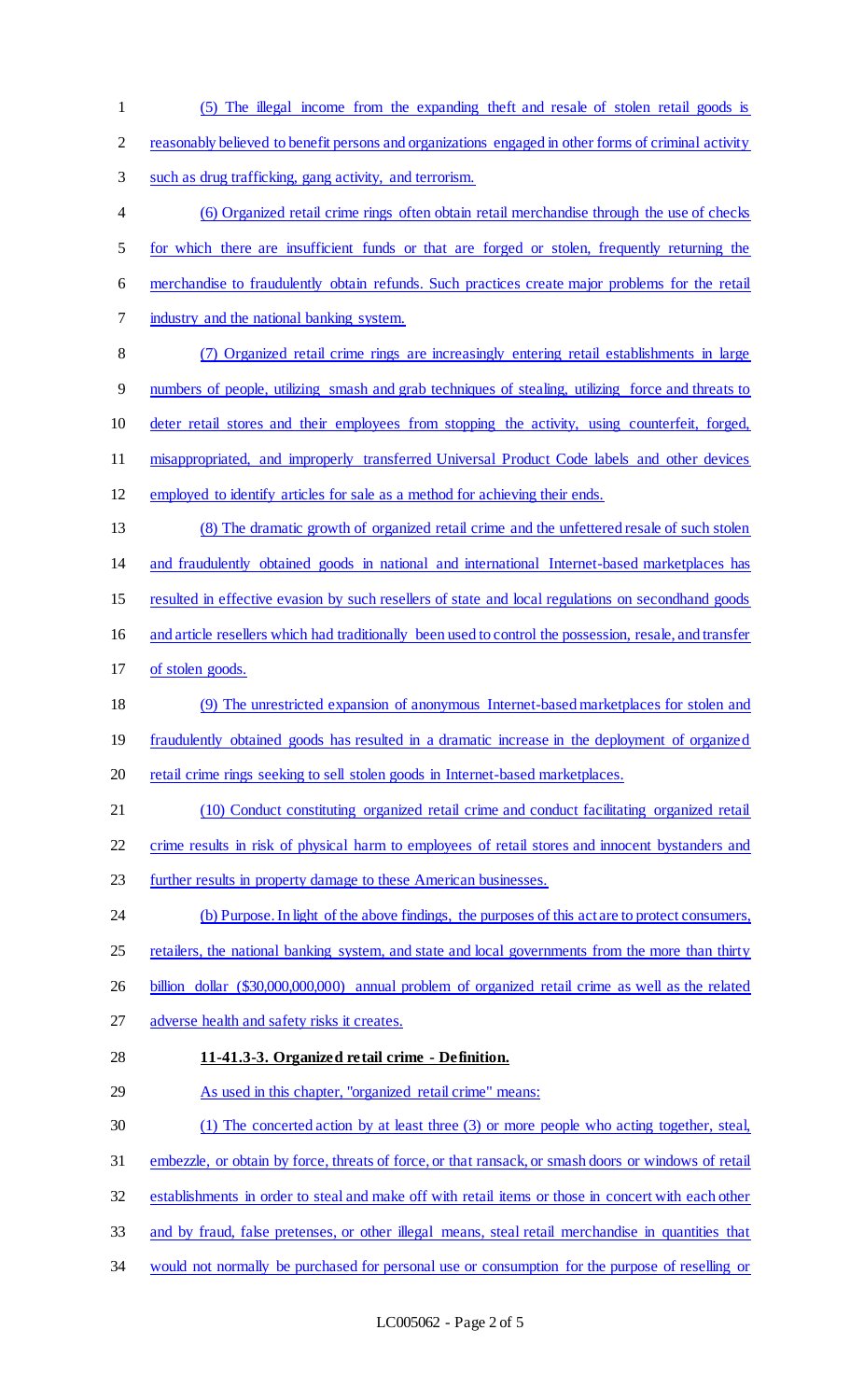otherwise reentering such retail merchandise in commerce; (2) Engages in organized retail crime involving receiving, possessing, concealing, storing, bartering, selling, or disposing of any goods, wares, or merchandise, with a value of five thousand dollars (\$5,000) or more; or (3) The recruitment of persons to undertake, or the coordination, organization, or facilitation of, such stealing, embezzlement, or obtaining by fraud, false pretenses, or other illegal means. **11-41.3-4. Organized retail crime prohibited.**  (a) A person shall be guilty of organized retail crime when that person, alone or in association with another person, does any of the following: 11 (1) Knowingly commits an organized retail crime; (2) Organizes, supervises, finances, or otherwise manages or assists two (2) or more other persons in committing an organized retail crime; (3) Removes, destroys, deactivates, or knowingly evades any component of an antishoplifting or inventory control device to prevent the activation of that device or to facilitate other persons in committing an organized retail crime; (4) Conspires with other persons to commit an organized retail crime; (5) Receives, purchases, or possesses retail merchandise for sale or resale knowing or 19 believing the retail merchandise to be stolen from a retail merchant; (6) Uses any artifice, instrument, container, device, or other article to facilitate the commission of an organized retail crime act; or (7) Knowingly causes a fire exit alarm to sound or otherwise activate, or deactivates or prevents a fire exit alarm from sounding, in the commission of an organized retail crime or to 24 facilitate the commission of an organized retail crime by another person. (b) Anyone who violates the provisions of subsection (a) of this section shall be punished by imprisonment for not more than five (5) years or a fine of five thousand dollars (\$5,000), or both. **11-41.3-5. Pawn shops, second hand stores, consignment shops, online marketplace - Requirements.**  (a) It shall be unlawful for an operator of any pawn shop, second hand store, consignment shop or online marketplace to fail to: (1) Expeditiously investigate when credible evidence of sales of goods or services acquired 33 through a seller with no proof of being a purchaser in good faith, comes to their attention, and remove the goods or services from their inventory when the result of the investigation provides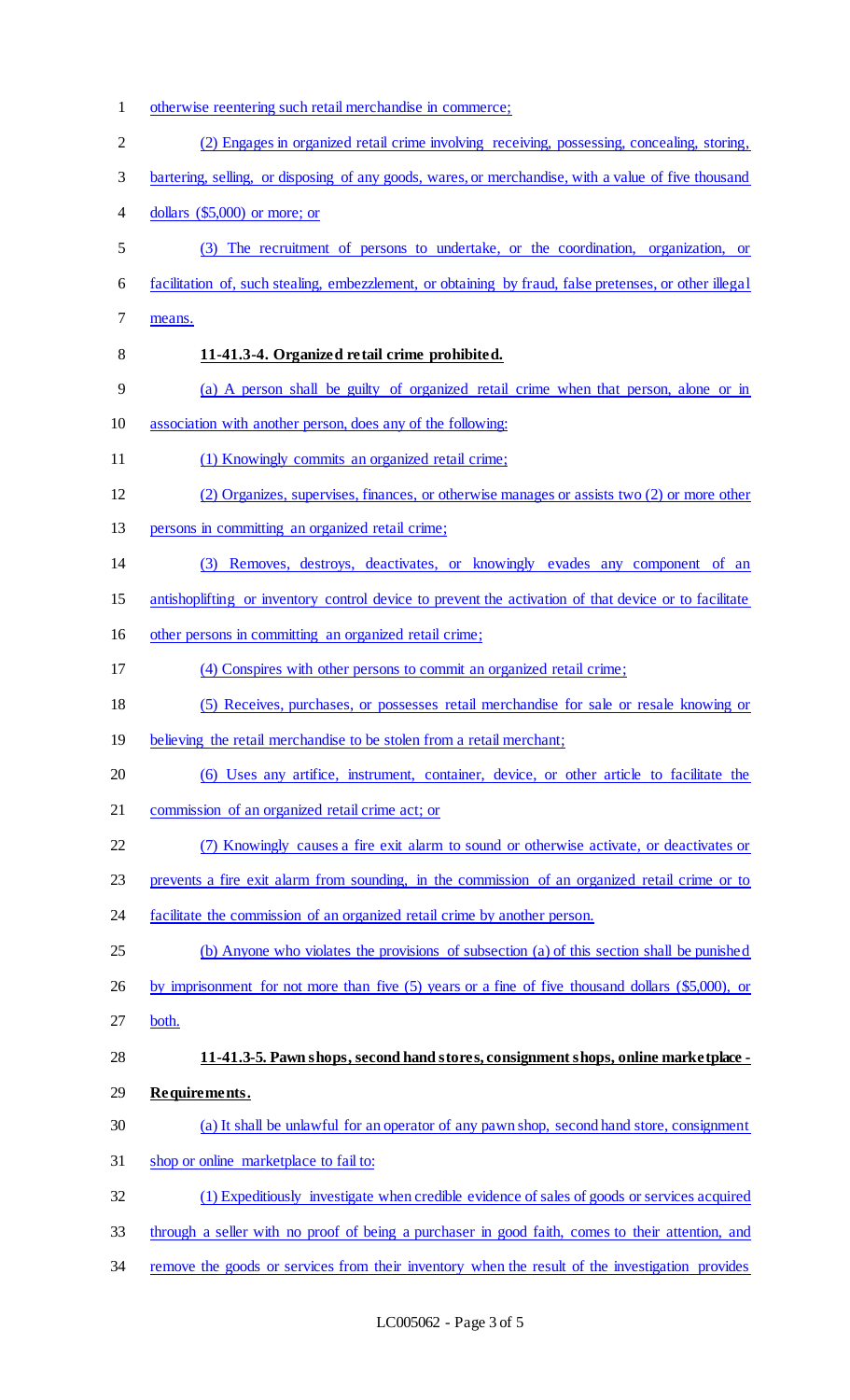- knowledge or a reasonable cause to know that the goods or services were acquired through
- organized retail crime, and maintain a record of all investigations for a minimum of three (3) years;
- $3 \quad or \quad$
- (2) Maintain for three (3) years a record of the name, telephone number, e-mail address,
- legitimate physical address, any user identification, and company name of the seller of the good or
- service that it believes has possession of stolen retail items.
- (b) Anyone who violates the provisions of subsection (a) of this section, shall be punished
- by a fine of one thousand, five hundred dollars (\$1,500).
- **11-41.3-6. Forfeiture.**
- (a) Any property used, or intended to be used in any manner or part, to commit organized
- 11 retail crime or the facilitation of organized retail crime shall be subject to forfeiture to the state.
- (b) Upon a finding that the property used or obtained is forfeitable, the court shall order
- that any forfeited article be returned to the rightful owner. If the true owner of stolen retail
- merchandise cannot be identified, the retail merchandise, and any proceeds from the sale or resale
- of that merchandise, shall be forfeited to the state.
- (c) The court shall order a person who is found guilty of organized retail crime to make
- restitution to any retail merchant victim. The value of forfeited items shall not be used to reduce
- 18 the restitution owed.
- SECTION 2. This act shall take effect upon passage.

======== LC005062 ========